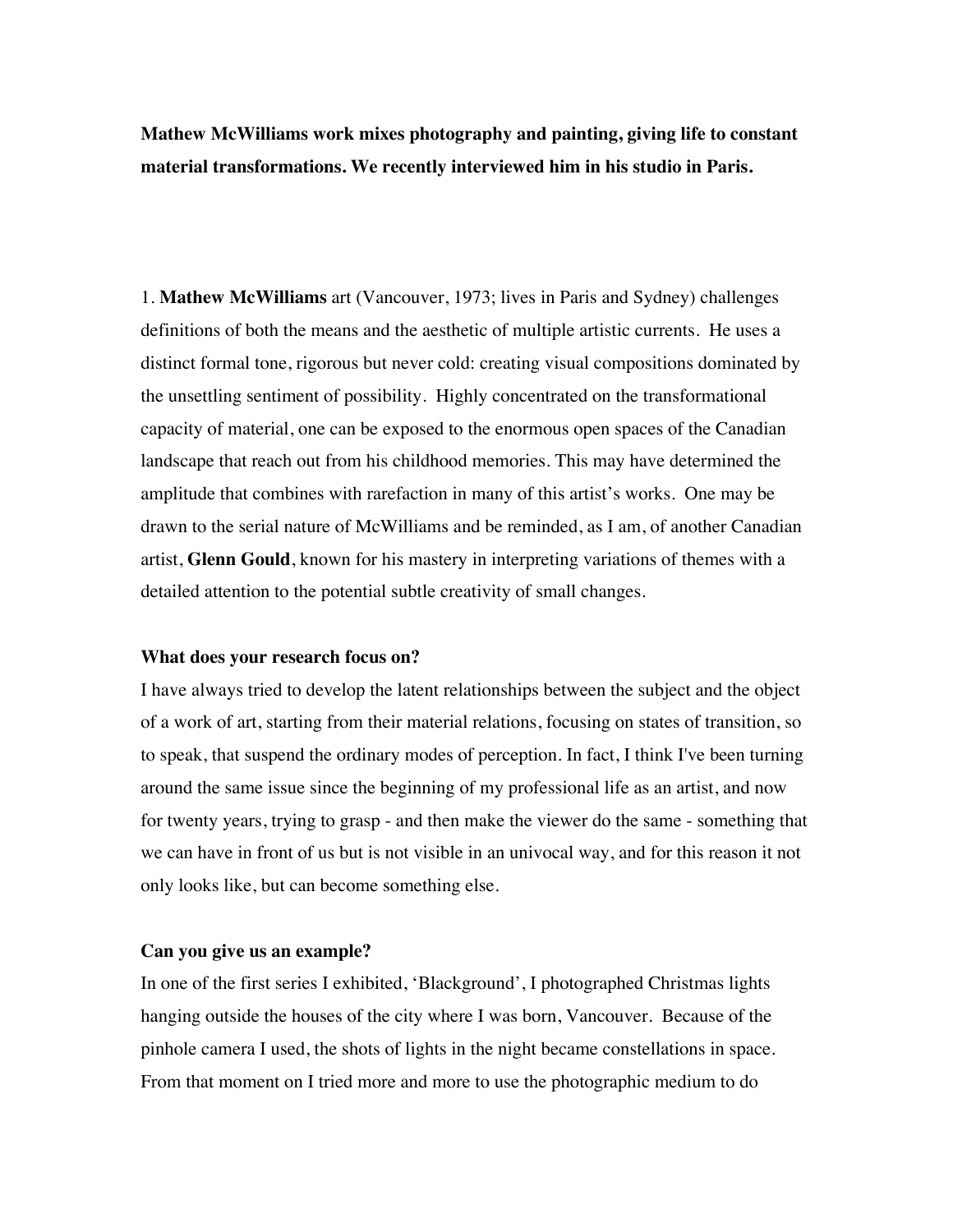something else, moving towards sculpture and painting, and at the same time to extract the internal compositional potential from the material that I use.

# **Which type of materials do you prefer?**

I really like canvas, I used it in some of my recent series of work, but for what I intend to accomplish, paper is the ideal material, because it is absolutely the most versatile for imprinting a permanent mark - a fold, colors - or even going over it again during another phase of creating the work. In the case of the 'Paper Works' series, the experiment was explicit: I printed a photographic image of a folded piece of paper on the same piece of paper after unfolding it, "folding" the reproduction quality that is typical of photography, thus producing an original work in which the subject and the object coincide with each other. The series of works titled 'Fabriano', centered on raw sheets of paper that I produced by hand in the Fabriano paper museum in the Marche region of Italy. The location of the first paper makers in Europe. I then dipped these sheets in inkjet colors; I wanted to detect the possible and unexpected relationships between sculpture and painting. Now, in the current series, I'm thinking more in terms of painting.

#### **Tell us about your most recent work.**

Up until March 28th I have a solo show at Chalk Horse Gallery in Sydney. The show is focused on a series of works on paper in which the reproduction of a composition on its original material, made with colors for photographic printing, determines variations between color and texture. Photography becomes painting, and vice versa, holding a painted line of color at the base of the composition as a horizon of reference. I think I was able to play with the dimension of time even more than in previous works.

# **What do you mean by that?**

My works can only be made with current technologies - in the case of photographic printing, for example, giclée printing and its liquid pigments, which I also use to paint but I don't think that an observer can place them in a precise temporal context, both in